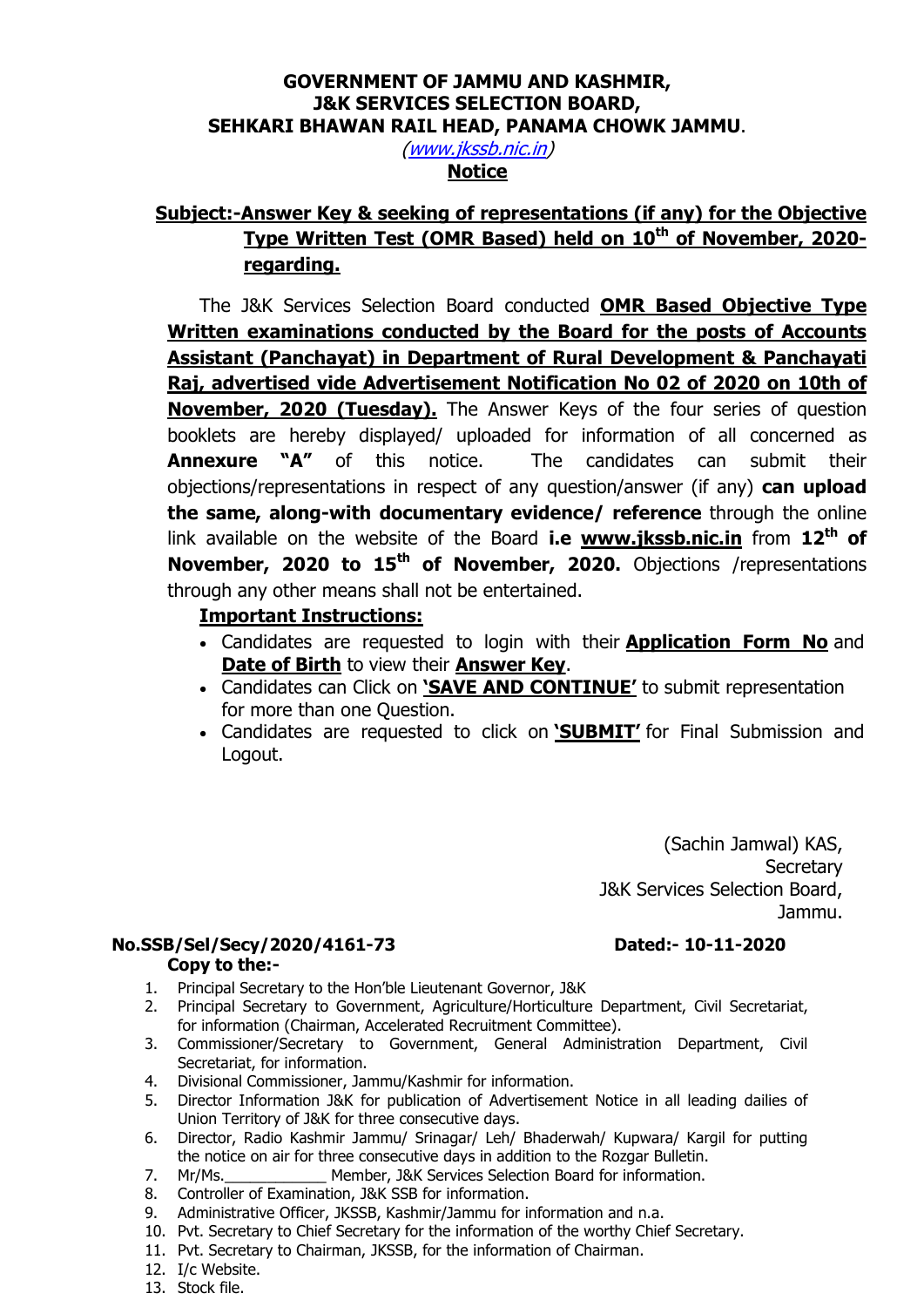| <b>Annexure "A"</b> |                         |                           |                |                         |                   |  |
|---------------------|-------------------------|---------------------------|----------------|-------------------------|-------------------|--|
| Set_No              | Quest_No                | <b>Answer Key</b>         | Set_No         | Quest_No                | <b>Answer Key</b> |  |
| A                   | $\mathbf{1}$            | D                         | $\mathsf C$    | $\mathbf 1$             | B                 |  |
| A                   | $\overline{2}$          | D                         | $\mathsf{C}$   | $\overline{2}$          | $\mathsf{C}$      |  |
| A                   | 3                       | $\mathsf C$               | $\mathsf C$    | 3                       | A                 |  |
| A                   | $\overline{\mathbf{4}}$ | A                         | $\mathsf C$    | $\overline{\mathbf{4}}$ | $\mathsf C$       |  |
| A                   | 5                       | A                         | $\mathsf C$    | 5                       | B                 |  |
| A                   | 6                       | A                         | $\mathsf C$    | 6                       | $\mathsf C$       |  |
| A                   | $\overline{7}$          | A                         | $\mathsf{C}$   | $\overline{7}$          | A                 |  |
| A                   | 8                       | $\sf B$                   | $\mathsf{C}$   | 8                       | A                 |  |
| A                   | 9                       | $\mathsf{C}$              | $\mathsf{C}$   | 9                       | A                 |  |
| A                   | 10                      | $\sf B$                   | $\mathsf{C}$   | 10                      | $\mathsf{C}$      |  |
| A                   | 11                      | $\sf B$                   | $\mathsf C$    | 11                      | B                 |  |
| A                   | 12                      | $\mathsf C$               | $\mathsf C$    | 12                      | B                 |  |
| A                   | 13                      | $\mathsf{C}$              | $\mathsf C$    | 13                      | D                 |  |
| A                   | 14                      | $\mathsf C$               | $\mathsf C$    | 14                      | $\mathsf C$       |  |
| A                   | 15                      | $\sf B$                   | $\mathsf C$    | 15                      | $\mathsf C$       |  |
| A                   | 16                      | D                         | $\mathsf{C}$   | 16                      | $\mathsf{C}$      |  |
| A                   | 17                      | $\sf B$                   | $\mathsf C$    | 17                      | B                 |  |
| A                   | 18                      | ${\sf A}$                 | $\mathsf C$    | 18                      | $\mathsf C$       |  |
| A                   | 19                      | D                         | $\mathsf C$    | 19                      | D                 |  |
| A                   | 20                      | $\mathsf{C}$              | $\mathsf{C}$   | 20                      | D                 |  |
| A                   | 21                      | D                         | $\mathsf{C}$   | 21                      | D                 |  |
| A                   | 22                      | D                         | $\mathsf{C}$   | 22                      | $\sf B$           |  |
| A                   | 23                      | $\mathsf B$               | $\overline{C}$ | 23                      | B                 |  |
| A                   | 24                      | $\sf B$                   | $\mathsf C$    | 24                      | D                 |  |
| A                   | 25                      | D                         | $\mathsf C$    | 25                      | B                 |  |
| A                   | 26                      | C                         | $\mathsf C$    | 26                      | A                 |  |
| A                   | 27                      | $\mathsf{C}$              | $\mathsf C$    | 27                      | D                 |  |
| A                   | 28                      | $\sf B$                   | $\mathsf{C}$   | 28                      | $\mathsf C$       |  |
| A                   | 29                      | $\boldsymbol{\mathsf{A}}$ | $\mathsf C$    | 29                      | A                 |  |
| $\mathsf A$         | 30                      | $\mathsf C$               | $\mathsf C$    | 30                      | D                 |  |
| A                   | 31                      | $\mathsf A$               | $\mathsf C$    | 31                      | $\mathsf C$       |  |
| A                   | 32                      | D                         | $\mathsf C$    | 32                      | $\sf B$           |  |
| A                   | 33                      | $\mathsf A$               | $\mathsf C$    | 33                      | A                 |  |
| A                   | 34                      | A                         | $\mathsf C$    | 34                      | A                 |  |
| $\mathsf A$         | 35                      | D                         | $\mathsf{C}$   | 35                      | D                 |  |
| A                   | 36                      | $\sf B$                   | $\mathsf C$    | 36                      | D                 |  |
| $\mathsf A$         | 37                      | $\sf B$                   | $\overline{C}$ | 37                      | $\sf B$           |  |
| A                   | 38                      | $\mathsf C$               | $\mathsf{C}$   | 38                      | A                 |  |
| $\mathsf A$         | 39                      | $\sf B$                   | $\mathsf{C}$   | 39                      | $\mathsf C$       |  |
| A                   | 40                      | $\mathsf C$               | $\mathsf C$    | 40                      | B                 |  |
| A                   | 41                      | $\sf B$                   | $\mathsf C$    | 41                      | A                 |  |
| A                   | 42                      | $\sf B$                   | $\mathsf C$    | 42                      | A                 |  |
| A                   | 43                      | D                         | $\mathsf{C}$   | 43                      | $\mathsf C$       |  |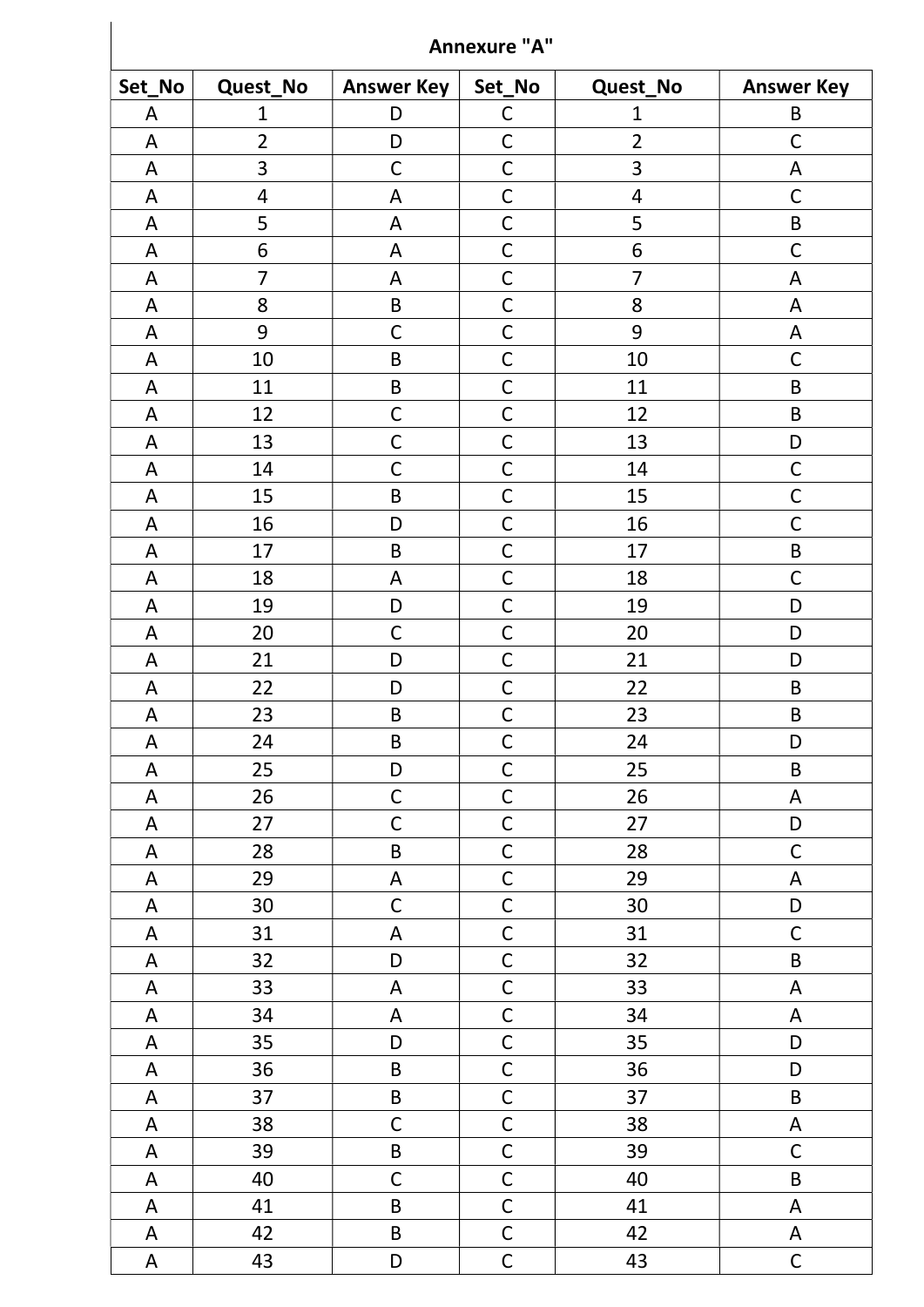| A                         | 44 | $\mathsf{C}$              | $\mathsf C$             | 44     | $\sf B$                   |
|---------------------------|----|---------------------------|-------------------------|--------|---------------------------|
| $\boldsymbol{\mathsf{A}}$ | 45 | D                         | $\mathsf{C}$            | 45     | D                         |
| $\boldsymbol{\mathsf{A}}$ | 46 | $\sf B$                   | $\overline{C}$          | 46     | $\sf B$                   |
| $\mathsf A$               | 47 | $\mathsf A$               | $\overline{C}$          | 47     | $\sf B$                   |
| $\mathsf A$               | 48 | $\mathsf A$               | $\overline{C}$          | 48     | D                         |
| A                         | 49 | $\sf B$                   | $\mathsf{C}$            | 49     | $\sf B$                   |
| $\boldsymbol{\mathsf{A}}$ | 50 | $\sf B$                   | $\overline{C}$          | 50     | $\sf B$                   |
| A                         | 51 | $\sf B$                   | $\mathsf{C}$            | 51     | A                         |
| $\boldsymbol{\mathsf{A}}$ | 52 | $\mathsf{C}$              | $\overline{C}$          | 52     | $\mathsf A$               |
| $\boldsymbol{\mathsf{A}}$ | 53 | $\mathsf{C}$              | $\overline{C}$          | 53     | D                         |
| $\boldsymbol{\mathsf{A}}$ | 54 | $\sf B$                   | $\mathsf{C}$            | 54     | $\mathsf A$               |
| $\mathsf A$               | 55 | $\sf B$                   | $\mathsf{C}$            | 55     | A                         |
| $\mathsf A$               | 56 | D                         | $\mathsf{C}$            | 56     | $\mathsf C$               |
| $\boldsymbol{\mathsf{A}}$ | 57 | D                         | $\mathsf{C}$            | 57     | D                         |
| $\mathsf A$               | 58 | $\sf B$                   | $\overline{\mathsf{C}}$ | 58     | D                         |
| $\mathsf A$               | 59 | $\mathsf A$               | $\overline{C}$          | 59     | $\sf B$                   |
| $\mathsf A$               | 60 | $\mathsf A$               | $\overline{C}$          | 60     | D                         |
| $\boldsymbol{\mathsf{A}}$ | 61 | $\boldsymbol{\mathsf{A}}$ | $\overline{C}$          | 61     | $\sf B$                   |
| A                         | 62 | $\mathsf C$               | $\overline{C}$          | 62     | $\sf B$                   |
| $\boldsymbol{\mathsf{A}}$ | 63 | $\mathsf A$               | $\overline{C}$          | 63     | D                         |
| A                         | 64 | $\mathsf A$               | $\mathsf{C}$            | 64     | D                         |
| A                         | 65 | D                         | $\mathsf{C}$            | 65     | $\mathsf A$               |
| A                         | 66 | D                         | $\mathsf{C}$            | 66     | A                         |
| A                         | 67 | $\sf B$                   | $\mathsf{C}$            | 67     | $\mathsf A$               |
| $\boldsymbol{\mathsf{A}}$ | 68 | $\mathsf{D}%$             | $\mathsf{C}$            | 68     | D                         |
| $\overline{\mathsf{A}}$   | 69 | $\mathsf D$               | $\overline{C}$          | 69     | $\boldsymbol{\mathsf{A}}$ |
| A                         | 70 | $\mathsf A$               | $\mathsf{C}$            | 70     | D                         |
| $\mathsf A$               | 71 | D                         | $\mathsf C$             | $71\,$ | $\sf B$                   |
| A                         | 72 | A                         | $\mathsf{C}$            | 72     | D                         |
| $\mathsf A$               | 73 | $\sf B$                   | $\overline{C}$          | 73     | A                         |
| A                         | 74 | A                         | $\overline{\mathsf{C}}$ | 74     | $\mathsf{C}$              |
| A                         | 75 | D                         | $\overline{C}$          | 75     | $\sf B$                   |
| A                         | 76 | D                         | $\overline{C}$          | 76     | $\sf B$                   |
| $\mathsf A$               | 77 | D                         | $\overline{C}$          | $77$   | D                         |
| $\mathsf A$               | 78 | A                         | $\overline{C}$          | 78     | $\mathsf C$               |
| $\mathsf A$               | 79 | B                         | $\overline{C}$          | 79     | $\sf B$                   |
| A                         | 80 | D                         | $\mathsf{C}$            | 80     | D                         |
| A                         | 81 | $\mathsf A$               | $\overline{C}$          | 81     | $\sf B$                   |
| A                         | 82 | A                         | $\mathsf C$             | 82     | $\mathsf C$               |
| $\mathsf A$               | 83 | $\mathsf C$               | $\mathsf{C}$            | 83     | $\mathsf A$               |
| $\mathsf A$               | 84 | $\mathsf C$               | $\mathsf C$             | 84     | $\mathsf C$               |
| A                         | 85 | B                         | $\overline{C}$          | 85     | $\sf B$                   |
| $\mathsf A$               | 86 | A                         | $\mathsf{C}$            | 86     | D                         |
| A                         | 87 | $\mathsf C$               | $\overline{C}$          | 87     | $\mathsf C$               |
| $\mathsf A$               | 88 | $\sf B$                   | $\overline{C}$          | 88     | A                         |
| A                         | 89 | $\mathsf A$               | $\overline{C}$          | 89     | $\mathsf{C}$              |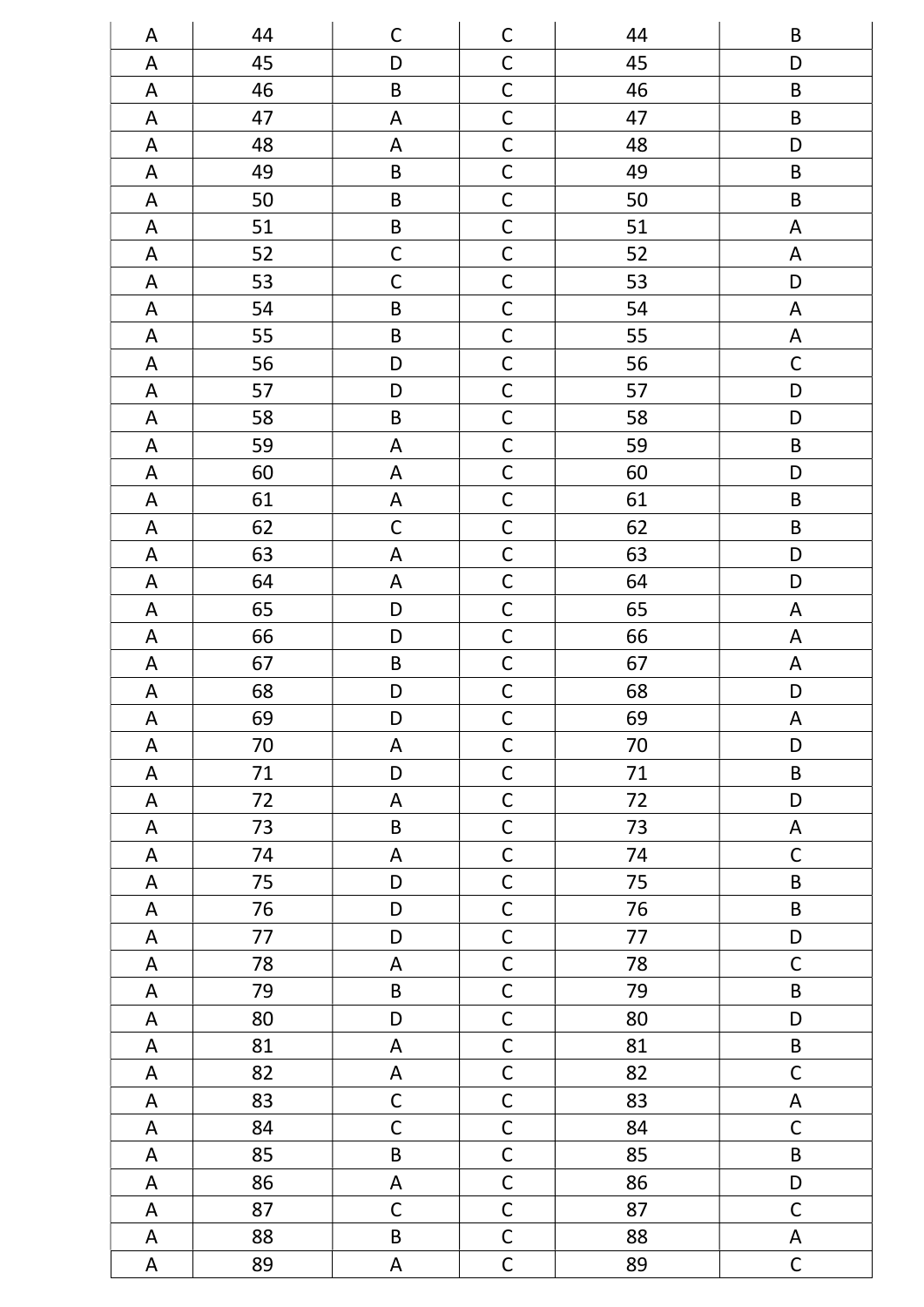| A                         | 90                      | D                         | $\mathsf C$    | 90                      | $\sf B$                   |
|---------------------------|-------------------------|---------------------------|----------------|-------------------------|---------------------------|
| A                         | 91                      | $\sf B$                   | $\mathsf{C}$   | 91                      | D                         |
| $\boldsymbol{\mathsf{A}}$ | 92                      | D                         | $\mathsf{C}$   | 92                      | $\sf B$                   |
| ${\sf A}$                 | 93                      | $\sf B$                   | $\overline{C}$ | 93                      | $\sf B$                   |
| $\mathsf A$               | 94                      | $\mathsf{C}$              | $\overline{C}$ | 94                      | D                         |
| A                         | 95                      | $\mathsf A$               | $\mathsf{C}$   | 95                      | $\sf B$                   |
| A                         | 96                      | $\boldsymbol{\mathsf{A}}$ | $\mathsf{C}$   | 96                      | $\mathsf A$               |
| A                         | 97                      | D                         | $\mathsf C$    | 97                      | D                         |
| A                         | 98                      | $\boldsymbol{\mathsf{A}}$ | $\mathsf C$    | 98                      | $\sf B$                   |
| $\boldsymbol{\mathsf{A}}$ | 99                      | $\mathsf D$               | $\mathsf{C}$   | 99                      | $\mathsf C$               |
| $\mathsf A$               | 100                     | $\mathsf C$               | $\mathsf C$    | 100                     | D                         |
| $\mathsf A$               | 101                     | $\mathsf C$               | $\mathsf C$    | 101                     | A                         |
| $\mathsf A$               | 102                     | $\mathsf C$               | $\mathsf C$    | 102                     | A                         |
| A                         | 103                     | $\boldsymbol{\mathsf{A}}$ | $\mathsf C$    | 103                     | $\sf B$                   |
| A                         | 104                     | $\sf B$                   | $\mathsf{C}$   | 104                     | A                         |
| $\mathsf A$               | 105                     | $\sf B$                   | $\mathsf{C}$   | 105                     | $\mathsf A$               |
| A                         | 106                     | $\sf B$                   | $\mathsf{C}$   | 106                     | B                         |
| $\mathsf A$               | 107                     | B                         | $\overline{C}$ | 107                     | $\mathsf A$               |
| A                         | 108                     | $\sf B$                   | $\mathsf{C}$   | 108                     | $\mathsf C$               |
| $\mathsf A$               | 109                     | B                         | $\overline{C}$ | 109                     | $\sf B$                   |
| A                         | 110                     | D                         | $\mathsf{C}$   | 110                     | $\mathsf C$               |
| A                         | 111                     | A                         | $\mathsf{C}$   | 111                     | D                         |
| A                         | 112                     | $\sf B$                   | $\mathsf C$    | 112                     | D                         |
| A                         | 113                     | $\mathsf C$               | $\mathsf C$    | 113                     | $\mathsf A$               |
| $\boldsymbol{\mathsf{A}}$ | 114                     | $\boldsymbol{\mathsf{A}}$ | $\mathsf{C}$   | 114                     | $\mathsf A$               |
| $\boldsymbol{\mathsf{A}}$ | 115                     | $\boldsymbol{\mathsf{A}}$ | $\overline{C}$ | 115                     | $\boldsymbol{\mathsf{A}}$ |
| A                         | 116                     | A                         | $\mathsf{C}$   | 116                     | $\sf B$                   |
| A                         | 117                     | D                         | $\mathsf C$    | 117                     | A                         |
| A                         | 118                     | D                         | $\mathsf{C}$   | 118                     | $\mathsf C$               |
| A                         | 119                     | D                         | $\mathsf{C}$   | 119                     | $\mathsf C$               |
| A                         | 120                     | $\mathsf{C}$              | $\mathsf{C}$   | 120                     | D                         |
| $\sf B$                   | $\mathbf{1}$            | D                         | D              | $\mathbf{1}$            | $\mathsf C$               |
| $\sf B$                   | $\overline{2}$          | D                         | D              | $\overline{2}$          | D                         |
| $\sf B$                   | $\overline{3}$          | $\sf B$                   | $\mathsf D$    | 3                       | D                         |
| $\sf B$                   | $\overline{\mathbf{4}}$ | A                         | D              | $\overline{\mathbf{4}}$ | A                         |
| $\sf B$                   | 5                       | D                         | D              | 5                       | A                         |
| $\sf B$                   | 6                       | D                         | D              | 6                       | $\sf B$                   |
| $\sf B$                   | $\overline{7}$          | $\sf B$                   | D              | $\overline{7}$          | $\mathsf{C}$              |
| $\sf B$                   | 8                       | $\mathsf C$               | D              | 8                       | A                         |
| $\sf B$                   | 9                       | $\mathsf C$               | D              | 9                       | D                         |
| $\sf B$                   | 10                      | $\mathsf A$               | D              | 10                      | $\sf B$                   |
| $\sf B$                   | 11                      | D                         | D              | 11                      | A                         |
| $\sf B$                   | 12                      | A                         | D              | 12                      | B                         |
| $\sf B$                   | 13                      | $\mathsf C$               | D              | 13                      | $\sf B$                   |
| $\sf B$                   | 14                      | $\mathsf C$               | D              | 14                      | $\mathsf C$               |
| $\sf B$                   | 15                      | $\mathsf{C}$              | D              | 15                      | $\mathsf B$               |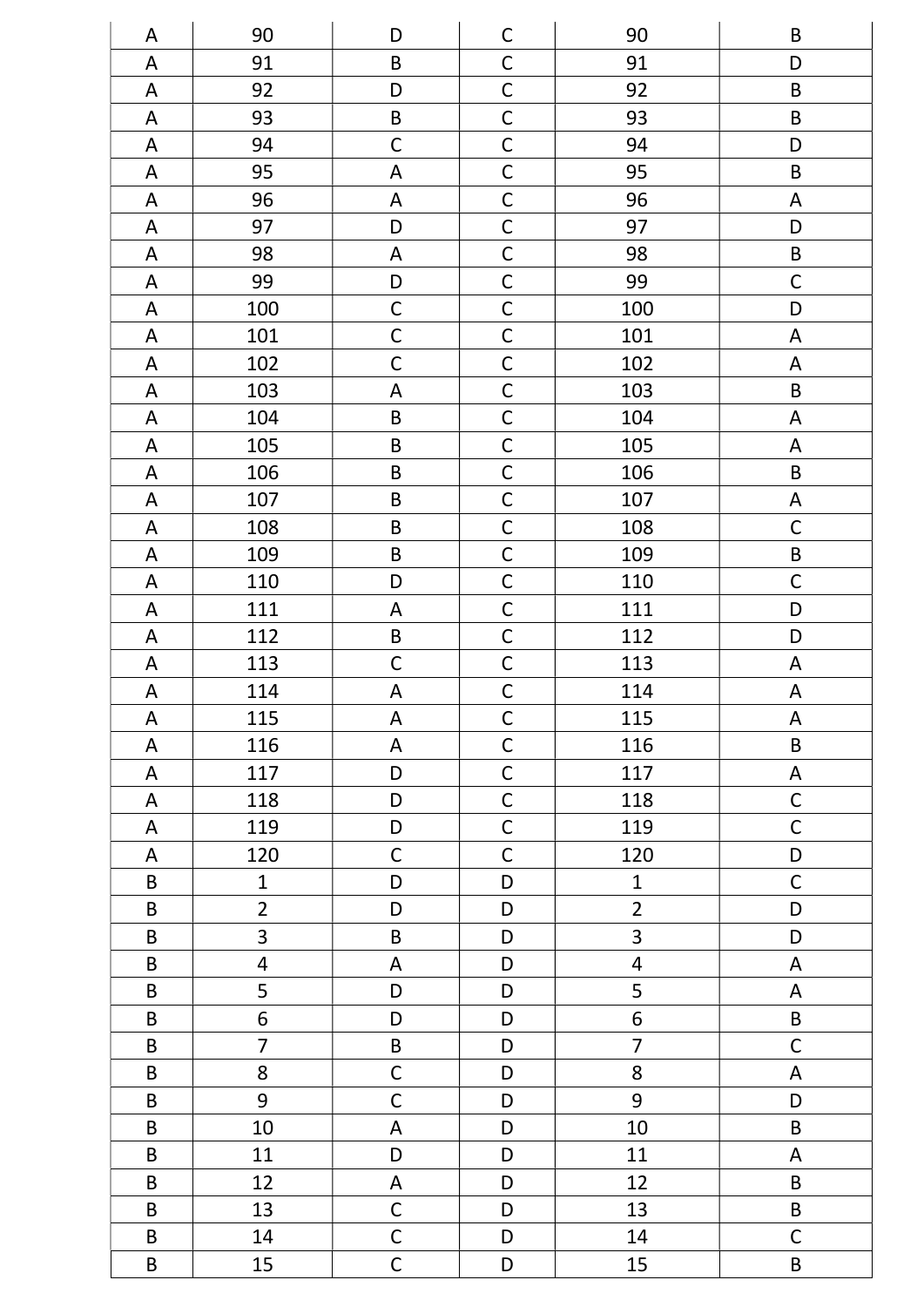| B                       | 16 | $\mathsf{C}$              | D           | 16 | $\mathsf C$               |
|-------------------------|----|---------------------------|-------------|----|---------------------------|
| $\sf B$                 | 17 | $\mathsf A$               | D           | 17 | D                         |
| $\sf B$                 | 18 | $\boldsymbol{\mathsf{A}}$ | D           | 18 | $\overline{C}$            |
| $\sf B$                 | 19 | D                         | D           | 19 | $\overline{C}$            |
| $\sf B$                 | 20 | $\sf B$                   | D           | 20 | $\mathsf D$               |
| $\sf B$                 | 21 | $\mathsf C$               | D           | 21 | $\mathsf C$               |
| $\sf B$                 | 22 | $\sf B$                   | D           | 22 | $\sf B$                   |
| $\sf B$                 | 23 | $\sf B$                   | D           | 23 | $\mathsf A$               |
| $\sf B$                 | 24 | $\mathsf{C}$              | D           | 24 | $\mathsf C$               |
| $\sf B$                 | 25 | $\sf B$                   | D           | 25 | $\sf B$                   |
| $\sf B$                 | 26 | D                         | D           | 26 | $\mathsf D$               |
| $\sf B$                 | 27 | $\boldsymbol{\mathsf{A}}$ | D           | 27 | $\mathsf C$               |
| $\sf B$                 | 28 | $\sf B$                   | D           | 28 | D                         |
| $\sf B$                 | 29 | $\sf B$                   | D           | 29 | $\sf B$                   |
| $\sf B$                 | 30 | $\mathsf C$               | D           | 30 | $\boldsymbol{\mathsf{A}}$ |
| $\sf B$                 | 31 | $\boldsymbol{\mathsf{A}}$ | D           | 31 | $\sf B$                   |
| $\sf B$                 | 32 | $\mathsf C$               | D           | 32 | $\mathsf A$               |
| $\sf B$                 | 33 | $\sf B$                   | D           | 33 | $\mathsf D$               |
| $\sf B$                 | 34 | $\mathsf{C}$              | D           | 34 | $\mathsf C$               |
| $\sf B$                 | 35 | $\sf B$                   | D           | 35 | $\boldsymbol{\mathsf{A}}$ |
| $\sf B$                 | 36 | $\sf B$                   | D           | 36 | $\mathsf{C}$              |
| $\sf B$                 | 37 | D                         | D           | 37 | $\sf B$                   |
| $\sf B$                 | 38 | D                         | D           | 38 | $\sf B$                   |
| $\sf B$                 | 39 | A                         | D           | 39 | D                         |
| $\sf B$                 | 40 | A                         | D           | 40 | A                         |
| $\overline{\mathsf{B}}$ | 41 | $\sf B$                   | $\mathsf D$ | 41 | $\boldsymbol{\mathsf{A}}$ |
| B                       | 42 | $\mathsf A$               | D           | 42 | $\sf B$                   |
| $\sf B$                 | 43 | $\sf B$                   | D           | 43 | D                         |
| $\sf B$                 | 44 | $\sf B$                   | D           | 44 | $\sf B$                   |
| $\sf B$                 | 45 | $\mathsf A$               | D           | 45 | $\mathsf C$               |
| $\sf B$                 | 46 | $\sf B$                   | D           | 46 | A                         |
| $\sf B$                 | 47 | $\sf B$                   | D           | 47 | $\sf B$                   |
| $\sf B$                 | 48 | D                         | D           | 48 | $\sf B$                   |
| $\sf B$                 | 49 | $\mathsf C$               | D           | 49 | $\sf B$                   |
| $\sf B$                 | 50 | D                         | D           | 50 | D                         |
| $\sf B$                 | 51 | $\mathsf{C}$              | D           | 51 | $\mathsf D$               |
| $\sf B$                 | 52 | $\mathsf A$               | D           | 52 | $\mathsf C$               |
| $\sf B$                 | 53 | A                         | D           | 53 | $\mathsf A$               |
| $\sf B$                 | 54 | D                         | D           | 54 | $\mathsf D$               |
| $\sf B$                 | 55 | D                         | D           | 55 | $\sf B$                   |
| $\sf B$                 | 56 | $\sf B$                   | D           | 56 | A                         |
| $\sf B$                 | 57 | D                         | D           | 57 | $\mathsf A$               |
| $\sf B$                 | 58 | $\mathsf C$               | D           | 58 | $\sf B$                   |
| $\sf B$                 | 59 | $\mathsf A$               | D           | 59 | D                         |
| $\sf B$                 | 60 | D                         | D           | 60 | A                         |
| $\sf B$                 | 61 | D                         | D           | 61 | D                         |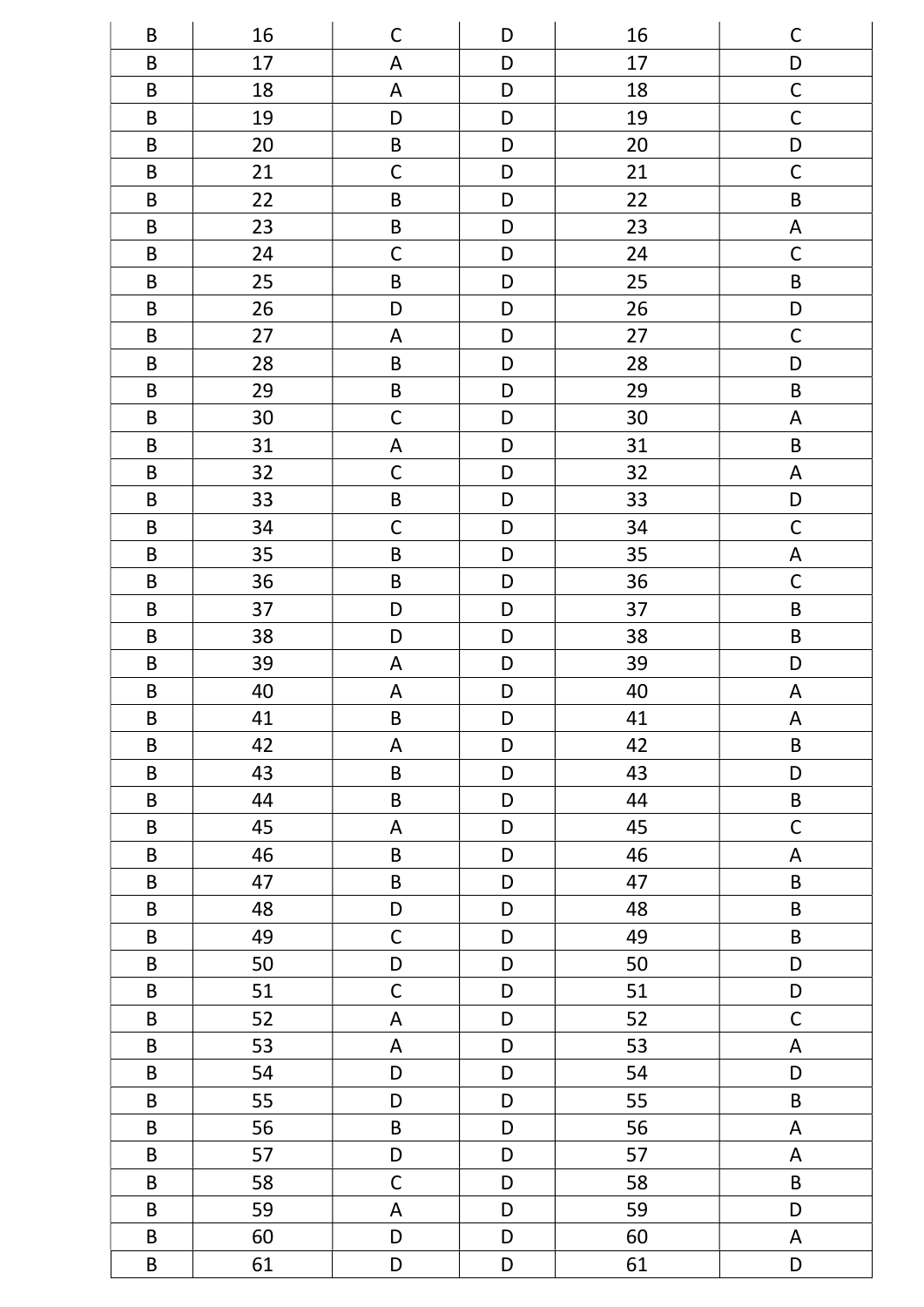| B                       | 62  | B                         | D           | 62     | A                         |
|-------------------------|-----|---------------------------|-------------|--------|---------------------------|
| $\sf B$                 | 63  | D                         | D           | 63     | D                         |
| $\sf B$                 | 64  | D                         | D           | 64     | $\mathsf C$               |
| $\sf B$                 | 65  | $\mathsf A$               | D           | 65     | $\sf B$                   |
| $\sf B$                 | 66  | $\boldsymbol{\mathsf{A}}$ | $\mathsf D$ | 66     | $\boldsymbol{\mathsf{A}}$ |
| $\sf B$                 | 67  | D                         | D           | 67     | D                         |
| $\sf B$                 | 68  | $\sf B$                   | D           | 68     | $\mathsf C$               |
| $\sf B$                 | 69  | D                         | D           | 69     | D                         |
| $\sf B$                 | 70  | $\boldsymbol{\mathsf{A}}$ | D           | 70     | D                         |
| $\sf B$                 | 71  | ${\sf A}$                 | D           | $71\,$ | $\boldsymbol{\mathsf{A}}$ |
| $\sf B$                 | 72  | $\boldsymbol{\mathsf{A}}$ | D           | 72     | $\sf B$                   |
| $\sf B$                 | 73  | $\sf B$                   | D           | 73     | $\sf B$                   |
| $\sf B$                 | 74  | D                         | D           | 74     | D                         |
| $\sf B$                 | 75  | A                         | D           | 75     | $\boldsymbol{\mathsf{A}}$ |
| $\sf B$                 | 76  | D                         | D           | 76     | $\sf B$                   |
| $\sf B$                 | 77  | $\sf B$                   | D           | $77$   | $\mathsf A$               |
| $\sf B$                 | 78  | $\sf B$                   | D           | 78     | D                         |
| $\sf B$                 | 79  | $\sf B$                   | D           | 79     | $\sf B$                   |
| $\sf B$                 | 80  | $\mathsf C$               | D           | 80     | D                         |
| $\sf B$                 | 81  | $\mathsf A$               | $\mathsf D$ | 81     | $\sf B$                   |
| $\sf B$                 | 82  | $\mathsf C$               | D           | 82     | $\mathsf A$               |
| $\sf B$                 | 83  | $\sf B$                   | D           | 83     | $\mathsf C$               |
| $\sf B$                 | 84  | ${\sf A}$                 | D           | 84     | $\mathsf A$               |
| $\sf B$                 | 85  | $\mathsf C$               | D           | 85     | $\sf B$                   |
| $\sf B$                 | 86  | $\boldsymbol{\mathsf{A}}$ | D           | 86     | $\sf B$                   |
| $\overline{\mathsf{B}}$ | 87  | $\boldsymbol{\mathsf{A}}$ | $\mathsf D$ | 87     | $\boldsymbol{\mathsf{A}}$ |
| $\sf B$                 | 88  | $\mathsf{C}$              | D           | 88     | $\sf B$                   |
| $\sf B$                 | 89  | $\mathsf A$               | D           | 89     | $\mathsf C$               |
| $\sf B$                 | 90  | $\mathsf C$               | D           | 90     | D                         |
| $\sf B$                 | 91  | $\sf B$                   | D           | 91     | A                         |
| $\sf B$                 | 92  | $\sf B$                   | D           | 92     | $\sf B$                   |
| $\sf B$                 | 93  | $\sf B$                   | D           | 93     | A                         |
| B                       | 94  | $\sf B$                   | D           | 94     | $\mathsf{C}$              |
| $\sf B$                 | 95  | $\mathsf{C}$              | $\mathsf D$ | 95     | $\mathsf A$               |
| $\sf B$                 | 96  | $\sf B$                   | $\mathsf D$ | 96     | $\sf B$                   |
| $\sf B$                 | 97  | $\boldsymbol{\mathsf{A}}$ | D           | 97     | $\sf B$                   |
| $\sf B$                 | 98  | $\mathsf C$               | D           | 98     | D                         |
| $\sf B$                 | 99  | D                         | D           | 99     | $\sf B$                   |
| $\sf B$                 | 100 | $\sf B$                   | D           | 100    | ${\sf D}$                 |
| $\sf B$                 | 101 | $\mathsf C$               | D           | 101    | $\mathsf C$               |
| $\sf B$                 | 102 | $\sf B$                   | D           | 102    | $\mathsf D$               |
| $\sf B$                 | 103 | D                         | $\mathsf D$ | 103    | $\mathsf C$               |
| $\sf B$                 | 104 | D                         | D           | 104    | D                         |
| $\sf B$                 | 105 | D                         | D           | 105    | $\sf B$                   |
| $\sf B$                 | 106 | A                         | D           | 106    | A                         |
| $\sf B$                 | 107 | $\sf B$                   | D           | 107    | $\mathsf C$               |